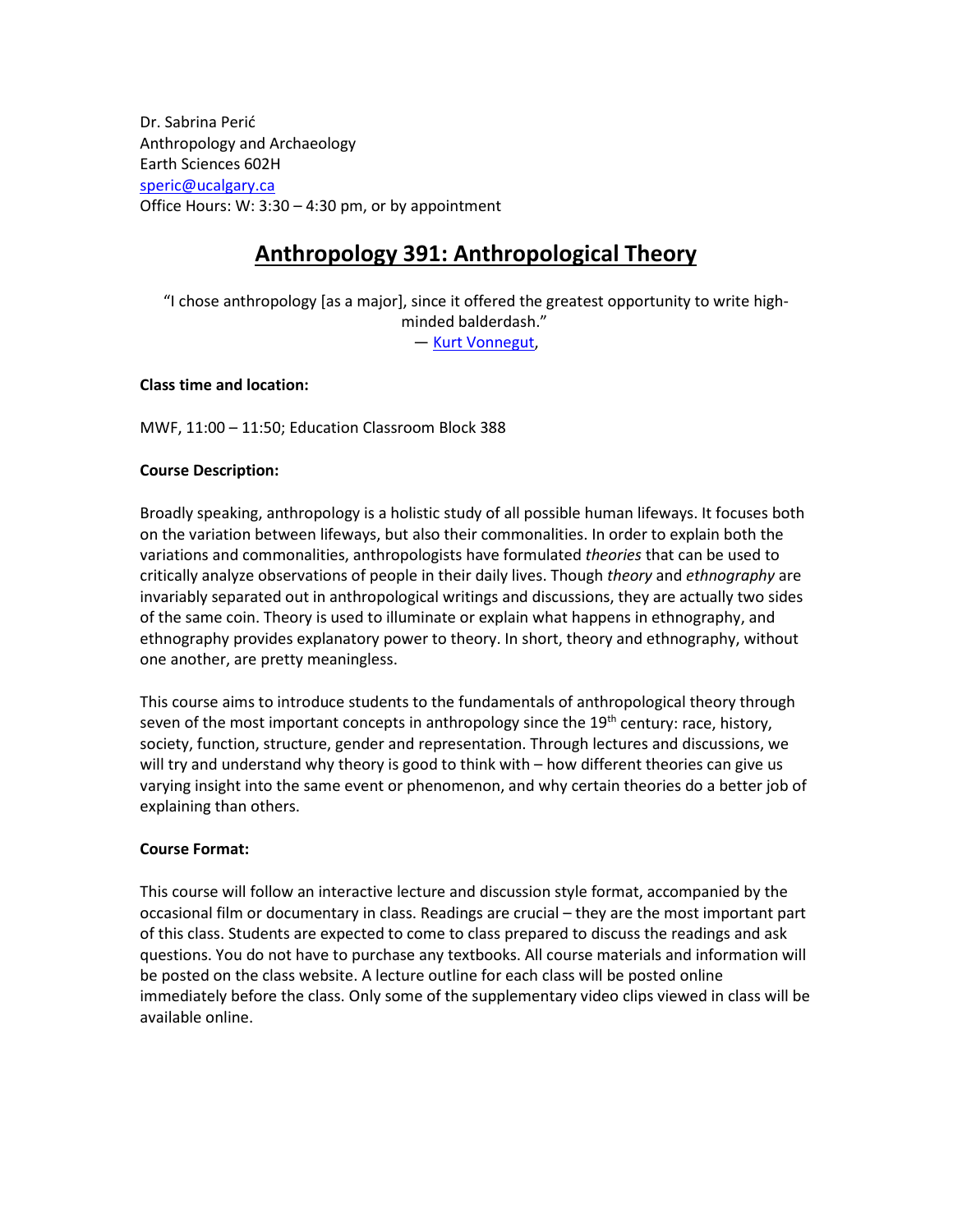#### **Course Assignments and Assessment:**

In addition to the readings, students are expected to complete **7 reading reflection forms** throughout the course of the semester, take **5 surprise reading quizzes,** write **one in-class midterm examination, and write one final exam.** 

Students will be evaluated on the basis of a 100-point system, whereby:

| 7 Reading Reflections | 35%                                                   |
|-----------------------|-------------------------------------------------------|
| 5 Reading Quizzes     | 5%                                                    |
| Midterm Exam          | 25% October 27                                        |
| Final Exam            | 35% Registrar Scheduled. Date, time, and location TBA |

The final mark out of 100, will then be converted to a letter grade as follows:

| A+ | $94.9 - 100\%$  | А            | $89.9 - 94.8%$  |            | $A - 84.9 - 89.8\%$ |
|----|-----------------|--------------|-----------------|------------|---------------------|
| B+ | $79.9 - 84.8\%$ |              | $74.9 - 79.8\%$ |            | B- 70.9 – 74.8%     |
| C+ | $66.9 - 70.8\%$ | $\mathbf{C}$ | $62.9 - 66.8\%$ | $\Gamma$ - | $58.9 - 62.8\%$     |
| D+ | 54.9% - 58.8%   | D.           | $49.9 - 54.8\%$ | F.         | 49.8% and below     |

#### **Assignment details:**

Reading Quizzes:

- Students will be administered **5 reading quizzes**, without advance warning throughout the semester.
- These reading quizzes will cover **details about the readings for that day,** to make sure that students have done the readings. For example, if you receive a quiz on the day we will be discussing Durkheim's *Elementary Forms of Religious Life*, then the quiz will cover this same Durkheim text, and no other text.
- The quizzes will consist of **five multiple choice questions***,* handed out at the beginning of class.
- You will get the full points for each quiz (1 % of your total grade) **just for being present in class and taking the quiz**. Even if you get a question wrong, you will still receive full points. Think of the quizzes as a type of participation grade. If you are in class to do all of the 5 quizzes, you will get a full 5% of your grade.
- The point of the quiz is to both ensure attendance, but also to practice answering multiple choice questions about theory, and to test yourself on your reading. The multiple choice questions on the quizzes will be similar to the multiple choice questions you can expect **on your midterm** and **on your final.**

Reading Reflections:

• Students are expected to fill in the Reading Reflection form (see D2L website) for 7 weeks worth of reading – that is, they must hand in 7 forms throughout the course of the semester. You will notice that there are 9 opportunities to hand in reading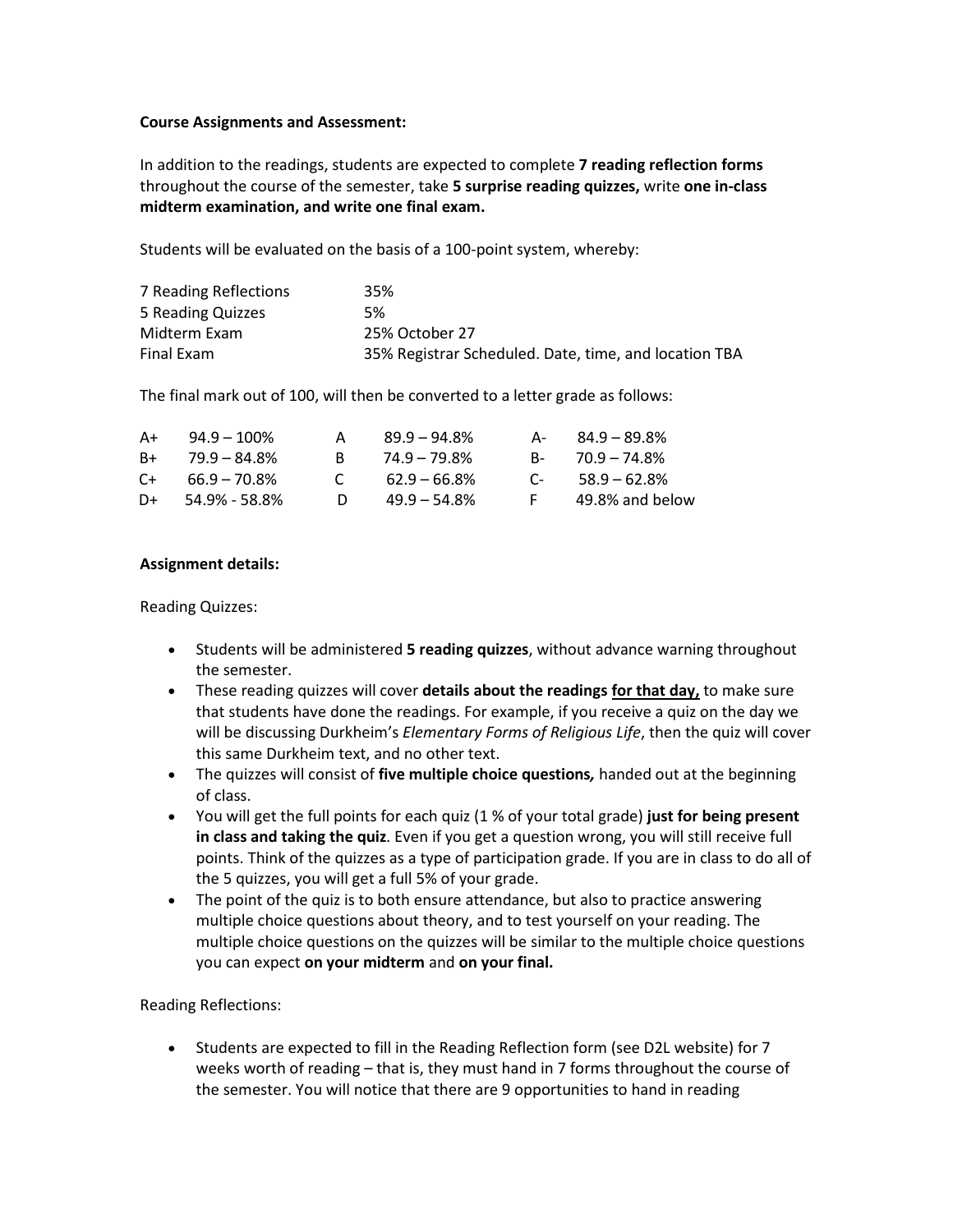reflections – you only have to give in reading reflections on 7 of those 9 opportunities. You are given a few extra opportunities to account for weeks that may be really busy and you may not have time to do a reading reflection.

- Reading Reflection forms are meant to summarize what you have learned over the course of the week, and not only clarify some of your ideas about the readings, but also act as a study guide later on for your midterm and final examinations.
- The Reading Reflection form must **be printed out, filled out to completion by hand***,* and **handed in on Monday the following week, at the beginning of class.** For example, if you are doing a reading reflection for Week II, you must hand the reading reflection in on the Monday of Week III. You **cannot** hand in, for example, a reading reflection for Week II on Monday of Week IV. Look at your calendar in advance, pick out the reflections you will do and hand them in **on their due date**.
- You can only hand in paper copies of your reading reflections at the beginning of class. **No emailed reflections will be accepted**.
- **No late reflections will be accepted.** Late reflections will automatically receive a grade of zero.

#### Midterm exam:

• Students will be administered an in-class midterm exam (50 minutes) that will have two sections: multiple choice questions and short answer questions.

### Final exam:

• Students will be administered a final exam (2 hours) during the final exam period that will have three sections: multiple choice, short answer and **one** essay questions. Students will have two essay questions to choose from on the final exam. In the essay question, students will be asked to answer the question while discussing 4-5 texts from the semester. Each exam question will cover different theoretical texts.

#### **Important to consider:**

1) Deferred exams are possible only for serious reasons (and the request for a deferral must be backed up with written documentation). A missed exam automatically receives a grade of zero. In the event of an emergency, the office of the Department of Anthropology and Archaeology must be contacted **immediately and before the start of the exam:** (403) 220-6516.

2) Students are responsible for materials covered **in the readings and in the lectures**. Classroom materials missed due to absences are the sole responsibility of the student.

## **ACADEMIC ACCOMMODATIONS**

### <http://www.ucalgary.ca/access/accommodations/policy>

Students needing an Accommodation because of a Disability or medical condition should communicate this need to Student Accessibility Services in accordance with the Procedure for Accommodations for Students with Disabilities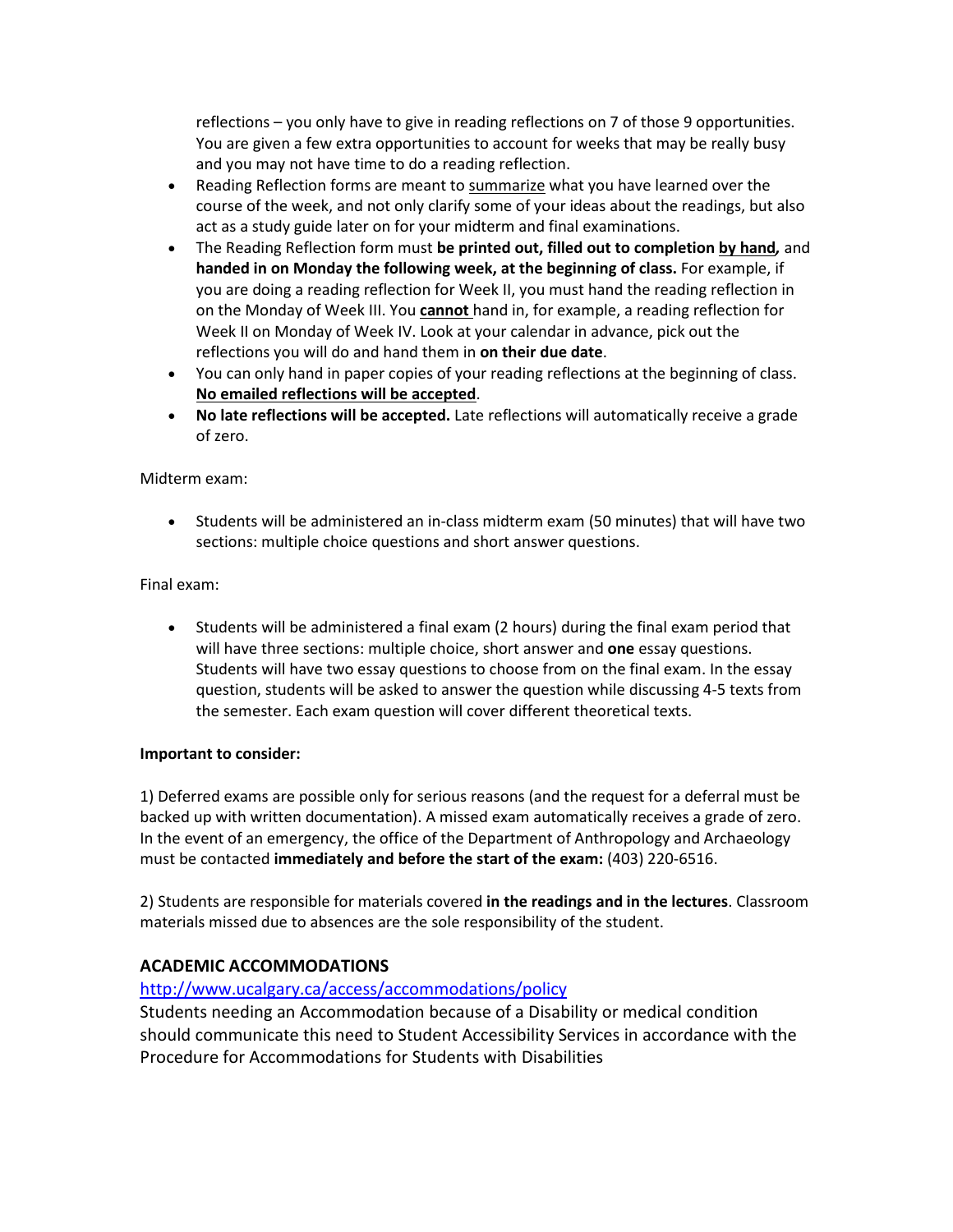Students needing an Accommodation based on a Protected Ground other than Disability, should communicate this need, preferably in writing, to the instructor of this course.

## **ACADEMIC INTEGRITY**

Academic integrity is essential to the pursuit of learning and scholarship in a university, and to ensuring that a degree from the University of Calgary is a strong signal of each student's individual academic achievements. As a result, the University treats cases of cheating and plagiarism very seriously. Non-academic integrity also constitutes an important component of this program.

For detailed information on what constitutes academic and non-academic misconduct, please refer to the following link: [http://www.ucalgary.ca/pubs/calendar/current/k-2-](http://www.ucalgary.ca/pubs/calendar/current/k-2-1.html) [1.html](http://www.ucalgary.ca/pubs/calendar/current/k-2-1.html)

All suspected cases of academic and non-academic misconduct will be investigated following procedures outlined in the University Calendar. If you have questions or concerns about what constitutes appropriate academic behavior or appropriate research and citation methods, you are expected to seek out additional information on academic integrity from your instructor or from other institutional resources.

Where there is a criminal act involved in plagiarism, cheating or other academic misconduct, e.g., theft (taking another student's paper from their possession, or from the possession of a faculty member without permission), breaking and entering (forcibly entering an office to gain access to papers, grades or records), forgery, personation and conspiracy (impersonating another student by agreement and writing their paper) and other such offences under the Criminal Code of Canada, the University may take legal advice on the appropriate response and, where appropriate, refer the matter to the police, in addition to or in substitution for any action taken under these regulations by the University

## **TEACHING EVALUATIONS / USRIS (Universal Student Ratings of Instruction)**

At the University of Calgary, feedback provided by students through the Universal Student Ratings of Instruction (USRI) survey provides valuable information to help with evaluating instruction, enhancing learning and teaching, and selecting courses. **Your responses make a difference, please participate!** Website: http://www.ucalgary.ca/usri/

## **Writing Across the Curriculum**

Writing skills are not exclusive to English courses and, in fact, should cross all disciplines. The University supports the belief that throughout their University careers, students should be taught how to write well so that when they graduate their writing abilities will be far above the minimal standards required at entrance. Consistent with this belief, students are expected to do a substantial amount of writing in their University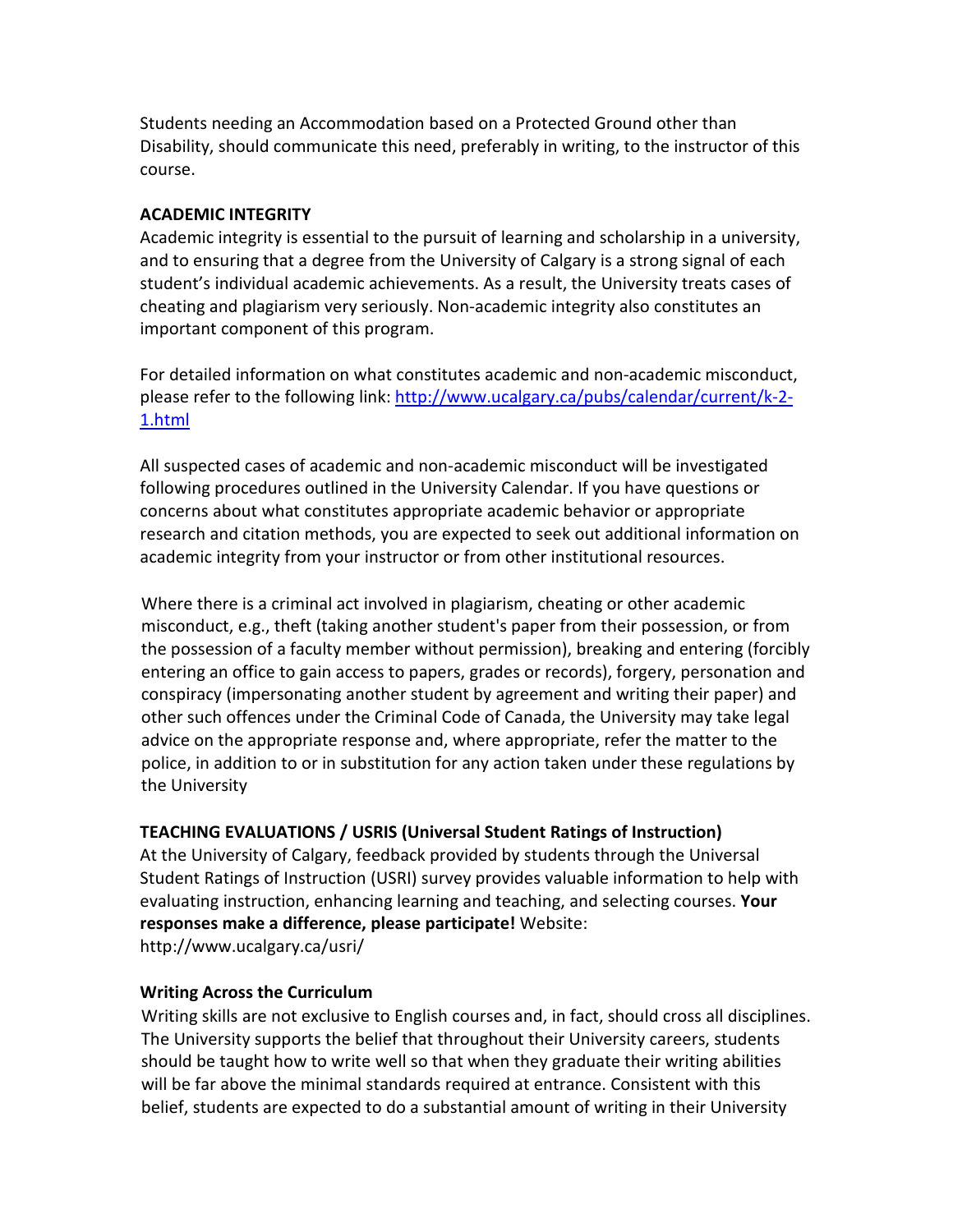courses and, where appropriate, members of faculty can and should use writing and the grading thereof as a factor in the evaluation of student work. The services provided by the Writing Support, part of the Student Success Centre, can be utilized by all undergraduate and graduate students who feel they require further assistance

**Emergency Evacuation Assembly Points**: In the event of an emergency that requires evacuation, please refer to the following link to become familiar with the assembly points for the class:<http://www.ucalgary.ca/emergencyplan/assemblypoints>

## **Freedom of Information and Protection of Privacy Act: Freedom of Information and Protection of Privacy Act**

The University of Calgary is committed to protecting the privacy of individuals who work and study at the University or who otherwise interact with the University in accordance with the standards set out in the Freedom of Information and Protection of Privacy Act. Please refer to the following link for detailed information: <http://www.ucalgary.ca/legalservices/foip>

## The Department of Anthropology and Archaeology's FOIP (Freedom of Information and Privacy) policy requires all reports/examinations to be returned to students during class time or the instructor's office hours. Any term work not picked up will be placed in the Anthropology and Archaeology Office (ES620) for distribution. Any student not wishing to have their work placed in the office must make alternative arrangements with the course instructor early in the term.

**Safewalk Information:** Campus Security, in partnership with the Students' Union, provides the Safewalk service, 24 hours a day to any location on Campus including the LRT, parking lots, bus zones and University residences. Contact Campus Security at (403) 220-5333 or use a help phone, and Safewalkers or a Campus Security Officer will accompany you to your campus destination.

## **Faculty of Arts Program Advising and Student Information Resources:** Have a question, but not sure where to start? Arts Students' Centre

The Faculty of Arts Students' Centre is the overall headquarters for undergraduate programs in the Faculty of Arts. The key objective of this office is to connect students with whatever academic assistance that they require.

In addition to housing the Associate Dean, Undergraduate Programs and Student Affairs and the Associate Dean for Teaching and Learning, the Arts Students' Centre is the specific home to:

- program advising
- the Faculty's Co-operative Education Program
- the Arts and Science Honours Academy
- the Faculty's Interdisciplinary Programs
- a Student Help Desk

Location: Social Sciences Room 102 Phone: 403.220.3580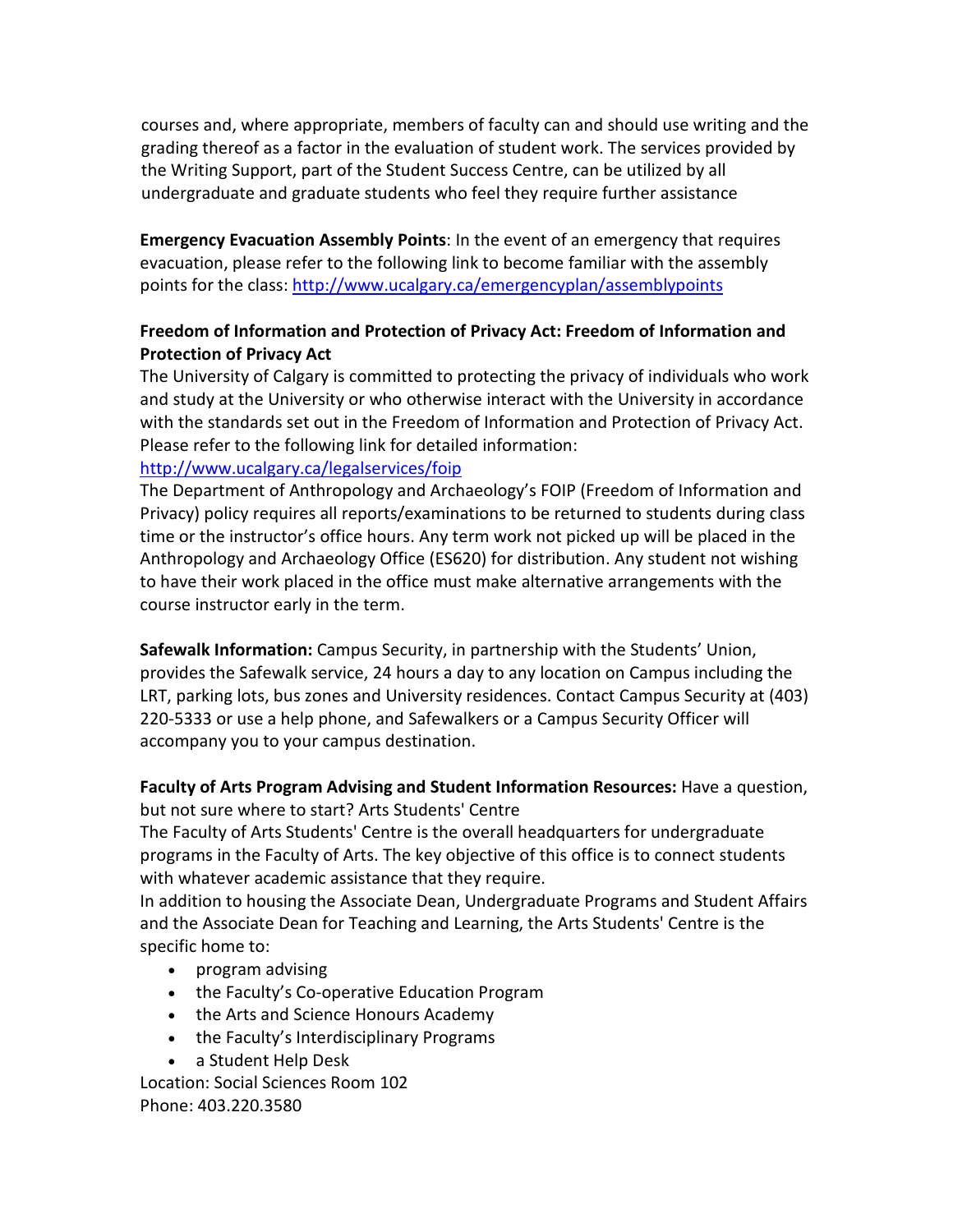Email: [ascarts@ucalgary.ca](http://ucalgary.ca/pubs/calendar/current/ascarts@ucalgary.ca)

Website: [arts.ucalgary.ca/undergraduate/](http://arts.ucalgary.ca/undergraduate/)

For registration (add/drop/swap), paying fees and assistance with your Student Centre, contact Enrolment Services at (403) 210-ROCK [7625] or visit them at the MacKimmie Library Block. Contacts for Students Union Representatives for the Faculty of Arts: arts1@su.ucalgary.ca arts2@su.ucalgary.ca arts3@su.ucalgary.ca [arts4@su.ucalgary.ca](mailto:arts4@su.ucalgary.ca)

**Ombudsman`s office: <http://www.ucalgary.ca/ombuds/>**

**Required books for purchase: NONE! YAY!**

Please note: the readings marked "\*In class" DO NOT have to be read in advance. They will be read and discussed in class.

# **Week I. Introductions**

#### **September 11: Introduction to the class**

Discussion of course outline and assignments

### **September 13: What is theory? Explanatory methods – why we do it**

No readings for today.

**\*In class:** 

bell hooks. (1991). Theory as liberatory practice. *Yale JL & Feminism*, *4*, 1. [http://www.csub.edu/~mault/hooks2.pdf](http://www.csub.edu/%7Emault/hooks2.pdf)

### **September 15: "Theorizing Society": A Closer look at the Murder of Captain Cook**

No readings for today.

**\*In class:**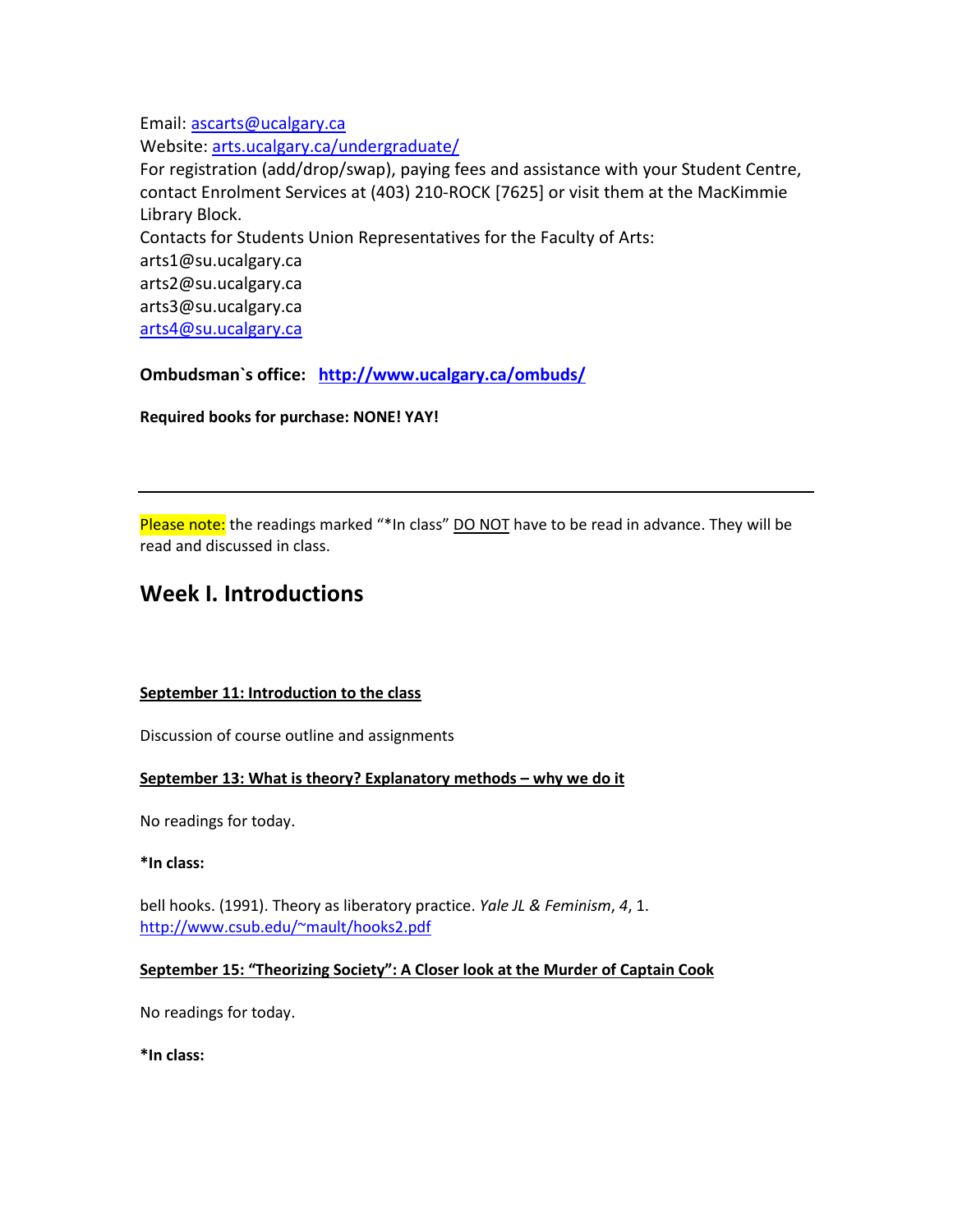Sahlins, Marshall. (2013) "Captain James Cook; or, The Dying God" in Sahlins, M. (2013). *Islands of history*. Chicago: University of Chicago Press. Excerpts.

Obeyesekere, Gananath. (1997). *The apotheosis of Captain Cook: European mythmaking in the Pacific*. Princeton: Princeton University Press. Excerpts

# **Week II. Race, Biology and the Study of Difference**

### **September 18: Predecessors: Colonialism and Race in the 19th century**

de Gobineau, Joseph Arthur (1856). The Moral and Intellectual Diversity of Races (originally Essai sur l'inégalité des races humaines [1853-1855], four volumes). Philadelphia: J.B. Lippincott. Read Chapter XVI. [http://media.bloomsbury.com/rep/files/primary-source-131-gobineau-the-inequality-of-the](http://media.bloomsbury.com/rep/files/primary-source-131-gobineau-the-inequality-of-the-human-races.pdf)[human-races.pdf](http://media.bloomsbury.com/rep/files/primary-source-131-gobineau-the-inequality-of-the-human-races.pdf)

Optional: (Take a look at this and skim if you have time) Blakey, M. L. (1987). Intrinsic Social and Political Bias in the History of American Physical Anthropology With Special Reference to the Work of Aleš Hrdlička. *Critique of Anthropology*, *7*(2), 7-35. [\(ucalgary link\)](http://coa.sagepub.com.ezproxy.lib.ucalgary.ca/content/7/2/7.full.pdf+html)

### **September 20: Is race biological? The American Challenge**

Boas, Franz. (1912). Changes in the bodily form of descendants of immigrants. *American Anthropologist*, *14*(3), 530-562. [\(ucalgary link\)](http://www.jstor.org.ezproxy.lib.ucalgary.ca/stable/pdf/663102.pdf)

### **September 22: SO WHAT, Joseph Arthur and Franz? Race as Constructed**

Brodkin, Karen B. (1995). "How Did Jews Become White Folks?" In Race, Steven Gregory and Roger Sanjek eds. pp.274-282. New Brunswick, NJ: Rutgers University Press.

<http://nelsonssociology101.weebly.com/uploads/2/6/1/6/26165328/jews.pdf>

#### **\*In class:**

Rosenberg, Yair. (2017) "Jews will not replace us: Why white supremacists go after Jews." In Washington Post. August 14.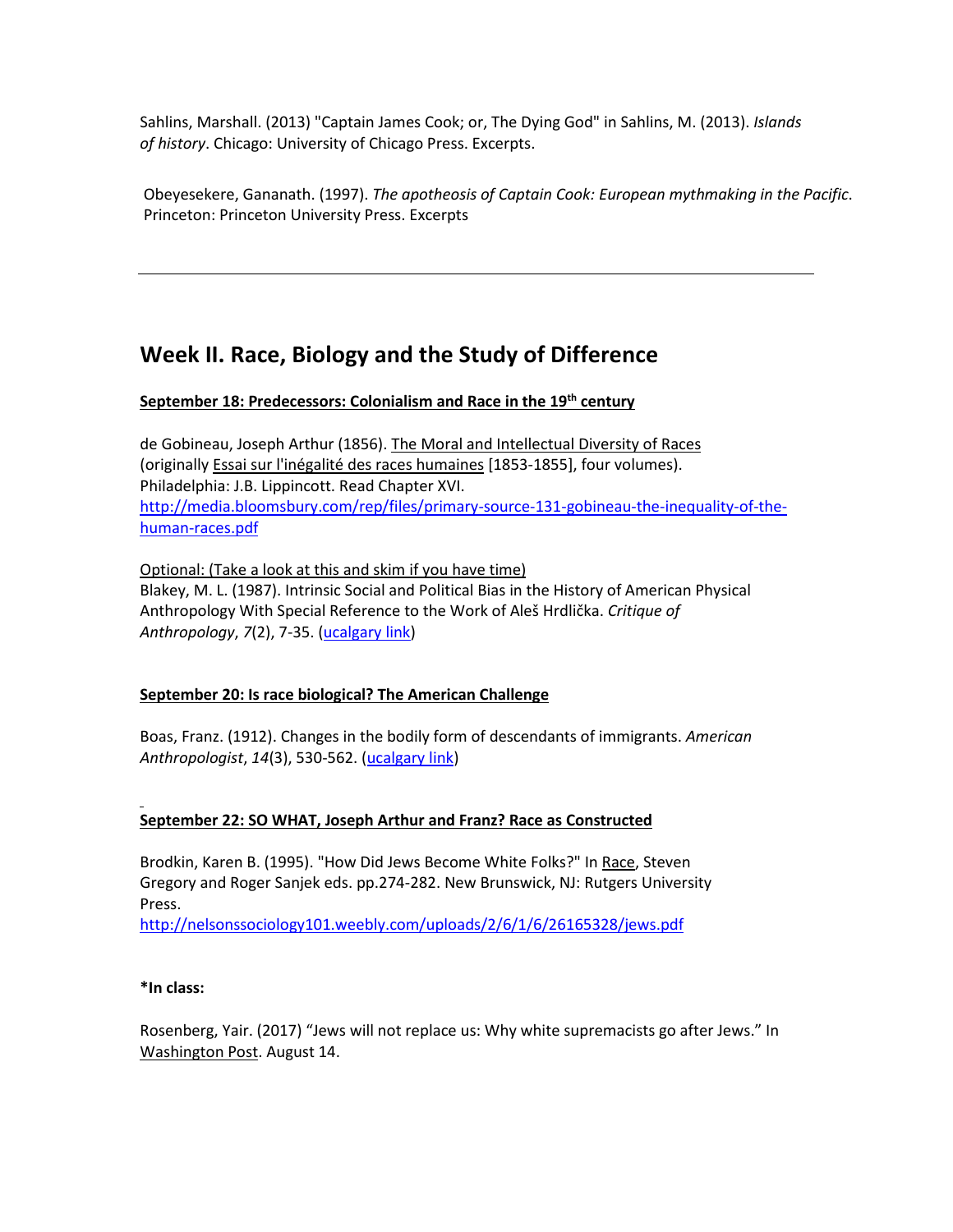[https://www.washingtonpost.com/news/acts-of-faith/wp/2017/08/14/jews-will-not-replace-us](https://www.washingtonpost.com/news/acts-of-faith/wp/2017/08/14/jews-will-not-replace-us-why-white-supremacists-go-after-jews/?tid=sm_fb&utm_term=.d3bafeb5ba3c)[why-white-supremacists-go-after-jews/?tid=sm\\_fb&utm\\_term=.d3bafeb5ba3c](https://www.washingtonpost.com/news/acts-of-faith/wp/2017/08/14/jews-will-not-replace-us-why-white-supremacists-go-after-jews/?tid=sm_fb&utm_term=.d3bafeb5ba3c)

VICE NEWS. (2017) *Charlottesville: Race and Terror*. Excerpts. [https://news.vice.com/story/vice](https://news.vice.com/story/vice-news-tonight-full-episode-charlottesville-race-and-terror)[news-tonight-full-episode-charlottesville-race-and-terror](https://news.vice.com/story/vice-news-tonight-full-episode-charlottesville-race-and-terror)

Optional: (Take a look at this and skim if you have time)

Take a look through:<http://eugenicsarchive.ca/>

# **Week III. The Logics of History and its Consequences**

**September 25: Predecessors: Diffusionism, Ladders of Civilization and Human Progress**

**\*\*\*READING REFLECTION FOR WEEK II IS DUE TODAY, AT THE BEGINNING OF CLASS.**

Morgan, Lewis H. (1977[1877]). Ancient Society. New York: Gordon Press. Please read the Table of Contents and Chapter 4 (pp  $42 - 53$ ). [http://classiques.uqac.ca/classiques/morgan\\_lewis\\_henry/ancient\\_society/ancient\\_society.pdf](http://classiques.uqac.ca/classiques/morgan_lewis_henry/ancient_society/ancient_society.pdf)

#### **September 27: Society and evolution**

Darwin, Charles (1988[1859]). The Origin of Species by Means of Natural Selection. New York: Gramercy. Please read "Introduction" and "Recapitulation and Conclusion" (only from pp, 476, beginning with "Looking to geographical distribution…" to the end of pp.490.)

<http://darwin-online.org.uk/content/frameset?itemID=F373&viewtype=text&pageseq=1>

#### **September 29: SO WHAT, Charles? Contemporary evolutionism, diffusionism and progress**

Harry Truman's 1949 Inaugural Address, also known as "The Four Point Speech." <http://www.bartleby.com/124/pres53.html>

#### **\*In class:**

Rostow, W. W. (1960). The Stages of Economic Growth: A Non-Communist Manifesto. Cambridge University Press. Excerpts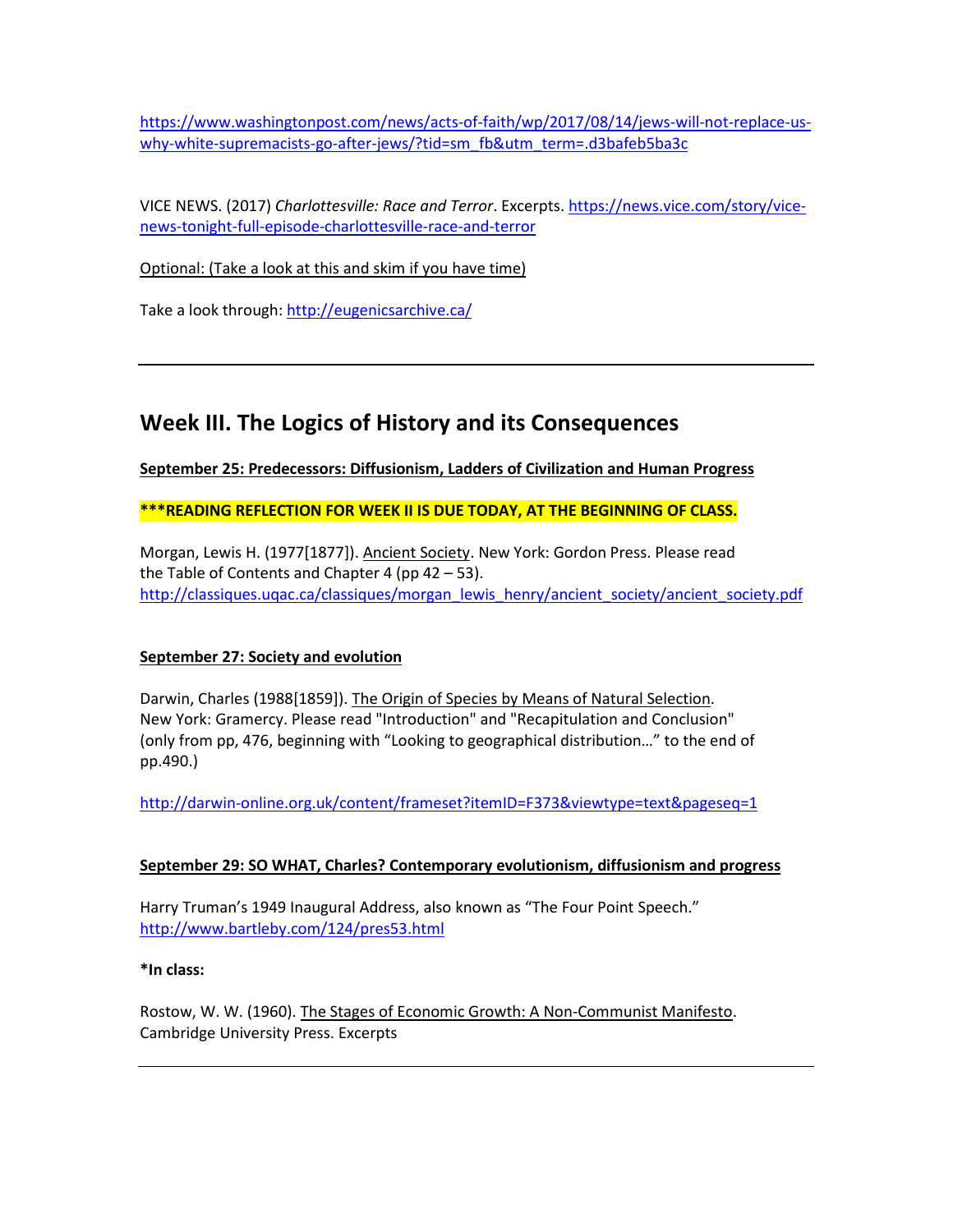# **Week IV. WMD I: What is 'society'? The Collective**

## **\*\*\*READING REFLECTION FOR WEEK III IS DUE TODAY, AT THE BEGINNING OF CLASS.**

### **October 2: Durkheim - Structures and Solidarities in 19th century society:**

Durkheim, Émile (1947[1893]). The Division of Labor in Society, George Simpson transl. New York: Free Press. Please read the whole of this excerpt from Part 2.

<http://soc100willse.voices.wooster.edu/files/2012/01/Durkheim-Div-of-Labor.pdf>

### **October 4: Durkheim and the Collective**

Durkheim, Emile. *The Elementary Forms of the Religious Life [1912]*. na, 1959. Please read exceprts from the conclusion, pp 418-428 (Part I), pp 433 – the end of 445.

[http://home.ku.edu.tr/~mbaker/CSHS503/DurkheimReligiousLife.pdf](http://home.ku.edu.tr/%7Embaker/CSHS503/DurkheimReligiousLife.pdf)

### **October 6: SO WHAT, Émile? Nationalism and Solidarity in Contemporary Europe**

Anderson, B. (2006). *Imagined communities: Reflections on the origin and spread of nationalism*. Verso Books.Please read the introduction.

<https://www2.bc.edu/marian-simion/th406/readings/0420anderson.pdf>

Please watch the following *before class:*

**Note:** The following video contains hateful language, as well as bigoted and racially prejudiced statements. We are watching it in order to analyze contemporary notions of identity amongst certain European citizens more thoroughly.

Bjorn Hocke's speech in Munich on the Refugee Crisis in Europe: <https://www.youtube.com/watch?v=jjlKO6hCRoc>

# **Week V. WMD II: What is 'society'? Structure**

**October 9: NO CLASS - THANKSGIVING**

**October 11: Marx: The Structure of History**

**\*\*\*READING REFLECTION FOR WEEK IV IS DUE TODAY, AT THE BEGINNING OF CLASS.**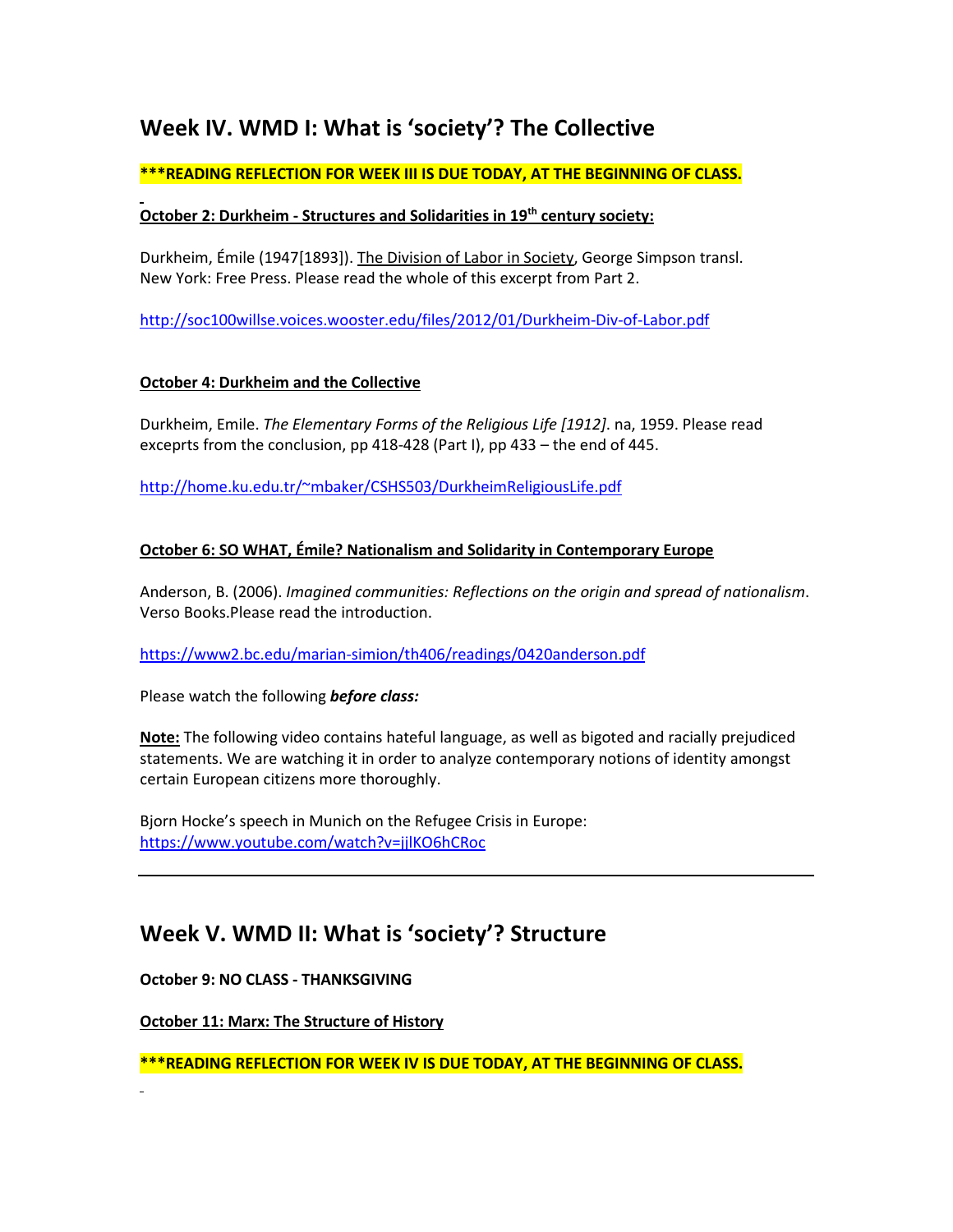Marx, Karl. (1978) Selections from *The German Ideology.* (open online source) **Please read Part A only.** Marx - German Ideology excerpt.pdf

## **October 13: Marx: Capitalist Formations**

Marx, Karl. (1978) Selections from *Capital*. In *The Marx-Engels Reader*. Ed. Robert C.Tucker, New York: Norton. **Please read the whole excerpt:** Marx 3.pdf

**\*In class:** *Metropolis* (1927) dir. Fritz Lang

# **Week VI. WMD III: What is 'society'? Ideology**

**October 16: SO WHAT, Karl? Marx and Capitalism today**

**\*\*\*READING REFLECTION FOR WEEK V IS DUE TODAY, AT THE BEGINNING OF CLASS.**

Cronon, Wiliam. (1995) "The Trouble with Wilderness; or, Getting Back to the Wrong Nature." *In* Uncommon Ground: Rethinking the Human Place in Nature. New York: W.W. Norton & Co, pp 69-90)

[http://www.williamcronon.net/writing/Cronon\\_Trouble\\_with\\_Wilderness\\_1995.pdf](http://www.williamcronon.net/writing/Cronon_Trouble_with_Wilderness_1995.pdf)

### **October 18: Weber: Taking Marx's Camera Obscura seriously**

Weber, M. (2002). *The Protestant Ethic and the Spirit of Capitalism: and other writings*. Penguin. Please read chapter 2: The Spirit of Capitalism, pp 13 – 38.

[http://www.d.umn.edu/cla/faculty/jhamlin/1095/The%20Protestant%20Ethic%20and%20the%](http://www.d.umn.edu/cla/faculty/jhamlin/1095/The%20Protestant%20Ethic%20and%20the%20Spirit%20of%20Capitalism.pdf) [20Spirit%20of%20Capitalism.pdf](http://www.d.umn.edu/cla/faculty/jhamlin/1095/The%20Protestant%20Ethic%20and%20the%20Spirit%20of%20Capitalism.pdf)

## **October 20: Weber: The Elective Affinities of Protestantism and Capitalism**

Weber, M. (2002). *The Protestant Ethic and the Spirit of Capitalism: and other writings*. Penguin. Please read chapter 5: Asceticism and the Spirit of Capitalism, pp 102 – 125.

[http://www.d.umn.edu/cla/faculty/jhamlin/1095/The%20Protestant%20Ethic%20and%20the%](http://www.d.umn.edu/cla/faculty/jhamlin/1095/The%20Protestant%20Ethic%20and%20the%20Spirit%20of%20Capitalism.pdf) [20Spirit%20of%20Capitalism.pdf](http://www.d.umn.edu/cla/faculty/jhamlin/1095/The%20Protestant%20Ethic%20and%20the%20Spirit%20of%20Capitalism.pdf)

# **Week VII. Rationalization and Midterms**

**October 23: SO WHAT, Max? Rationalization and Capitalism Today**

**NO READING REFLECTIONS ARE DUE TODAY BECAUSE OF THE UPCOMING MIDTERM.**

Ritzer, George. The McDonaldization of Society [http://antropologi.fib.ugm.ac.id/wp-content/uploads/George-Ritzer-The-McDonaldization-of-](http://antropologi.fib.ugm.ac.id/wp-content/uploads/George-Ritzer-The-McDonaldization-of-Society.pdf)[Society.pdf](http://antropologi.fib.ugm.ac.id/wp-content/uploads/George-Ritzer-The-McDonaldization-of-Society.pdf)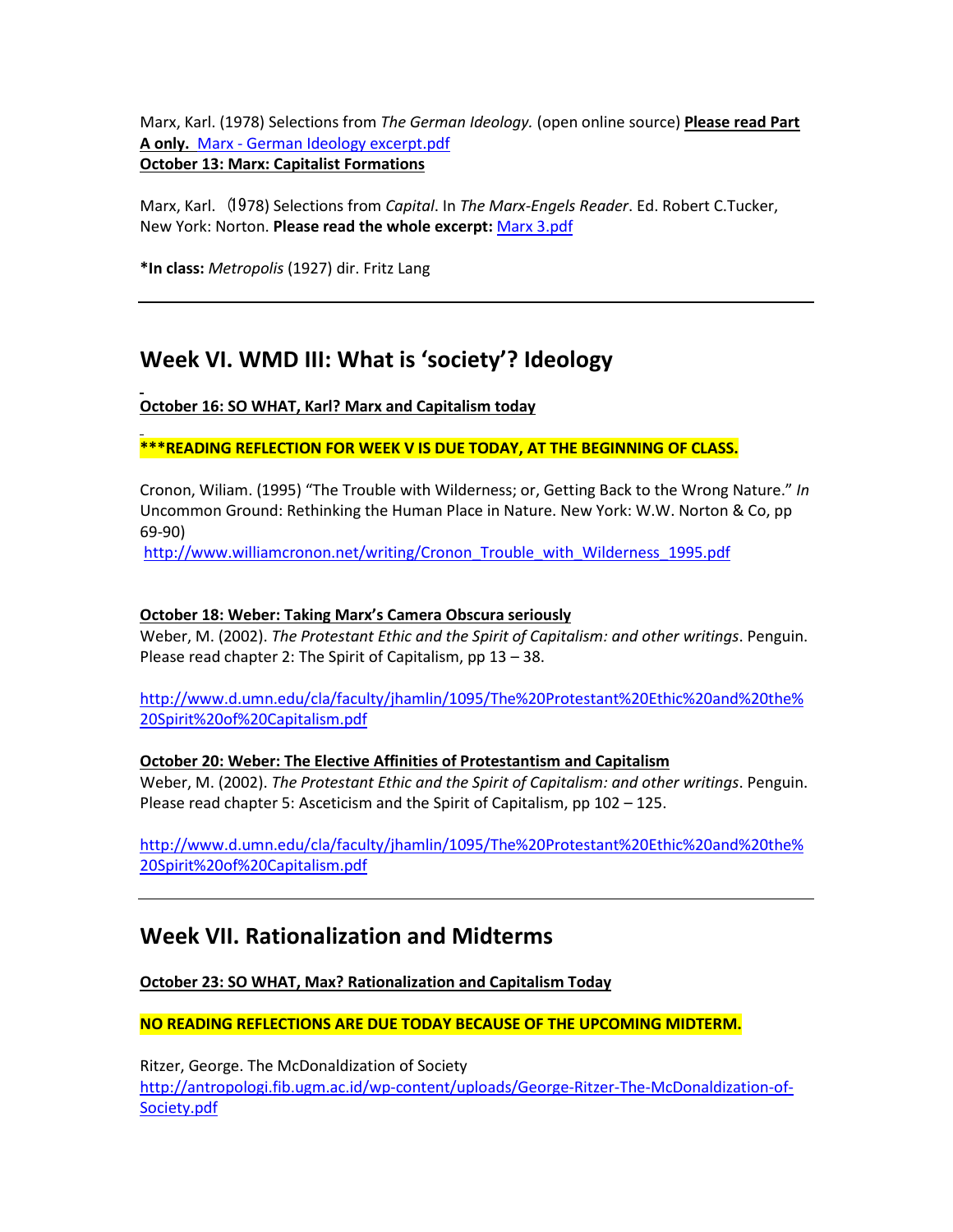**October 25: Review for midterm**

**October 27: MIDTERM EXAM**

# **Week VIII. What's your Function? (and structure?)**

**October 30: Malinowski: Stranded on an Island with nowhere to go**

#### **THERE IS NO READING REFLECTION DUE TODAY BECAUSE OF MIDTERM AND REVIEW.**

Malinowski, B. (1944). A Scientific Theory of Culture, and Other Essays. **Please read "What is culture?" pp 36 -42; and "The Functional Analysis of Culture," pp 67 – 74**. [Link to reading](https://monoskop.org/images/f/f5/Malinowski_Bronislaw_A_Scientific_Theory_of_Culture_and_Other_Essays_1961.pdf)

#### **November 1: Radcliffe-Brown and an elaboration of function**

Radcliffe-Brown, A. R. (1935). On the concept of function in social science. *American Anthropologist*, *37*(3), 394-402. [\(ucalgary link\)](http://www.jstor.org.ezproxy.lib.ucalgary.ca/stable/pdf/661962.pdf)

#### **November 3: SO WHAT, Brony and Alfred? Structural Functionalism in Sudan and Iraq Today**

Evans-Pritchard, E. E. (1940). *The Nuer* (Vol. 940). Clarendon: Oxford. **Please read the following abridged excerpt, from pp 64 - 77**. [Link to text.](https://www.uio.no/studier/emner/sv/sai/SOSANT1000/h14/pensumliste/evans-pritchard_the_nuer.pdf)

Eisenstadt, Michael Lt.Col. (2007) "Anthropology 101 for Soldiers: What is a tribe?" *In Military Review.* 

<https://www.washingtoninstitute.org/uploads/Documents/opeds/46e959386ed5a.pdf>

# **IX: Structuralism**

#### **November 6: Linguistic Structuralism**

#### **\*\*\*READING REFLECTION FOR WEEK VIII IS DUE TODAY, AT THE BEGINNING OF CLASS.**

De Saussure, F., Baskin, W., & Meisel, P. (2011). *Course in general linguistics*. Columbia University Press. In Part One: General Principles (pp 65), **please read Chapter 1: The Nature of the Linguistic Sign, and Chapter 2: Immutability and Mutability of the Sign**. The reading is pp 65 - 78. [Link to text](http://home.wlu.edu/%7Elevys/courses/anth252f2006/saussure.pdf) .

#### **November 8: French Structuralism**

Lévi-Strauss, C. (1963). *Structural anthropology* (Vol. 1). Basic Books. Please read "The Effectiveness of Symbols," pp 186 – 205. Note: you do not want to do this late at night.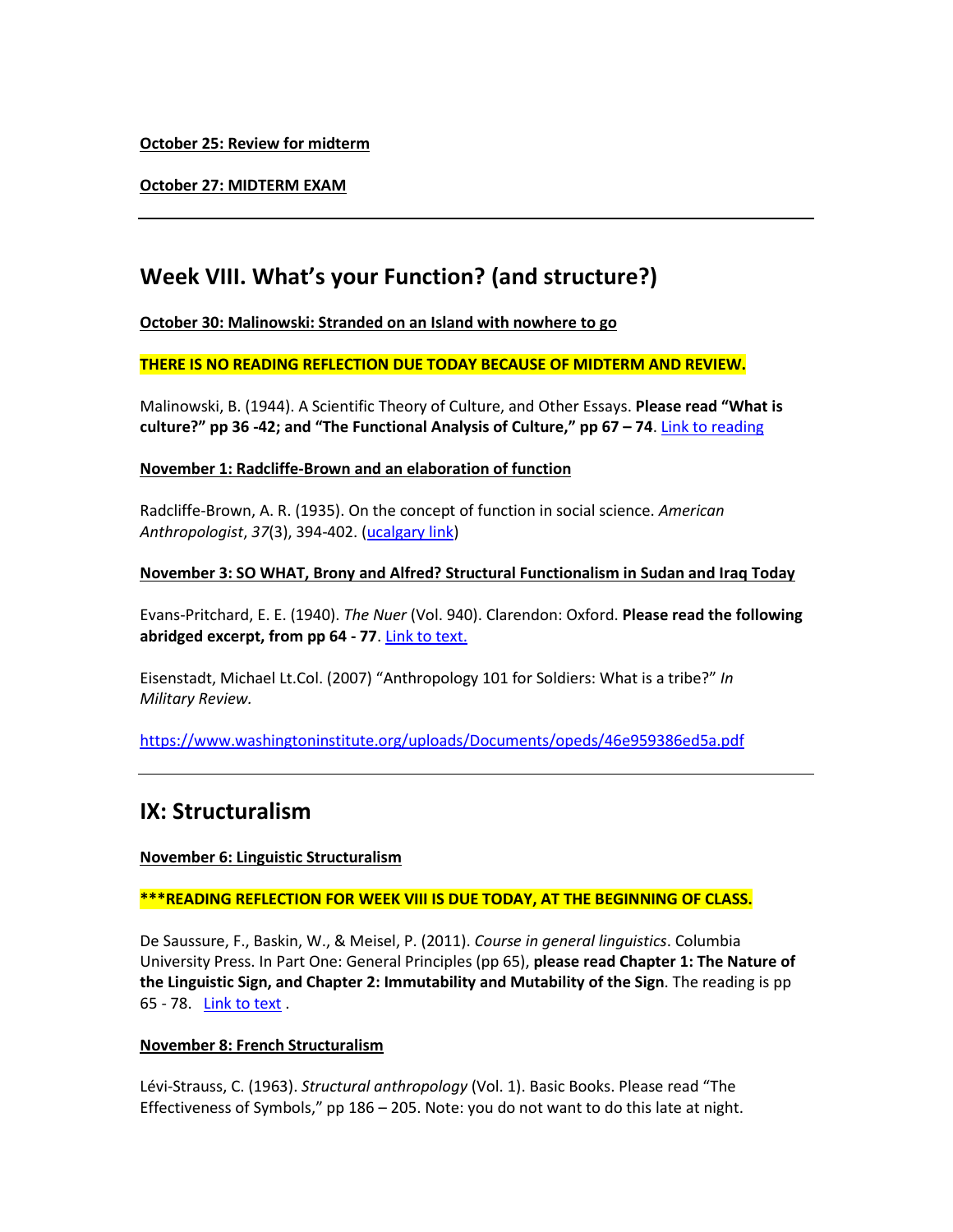[https://monoskop.org/images/e/e8/Levi-Strauss\\_Claude\\_Structural\\_Anthropology\\_1963.pdf](https://monoskop.org/images/e/e8/Levi-Strauss_Claude_Structural_Anthropology_1963.pdf)

+ So what, Ferdinand and Claude? : In-class exercises on kinship

**November 10: NO CLASS – Mid-term Break**

# **X: The 'structure' of gender**

#### **November 13: Male and Female as Binary Structure**

#### **\*\*\*READING REFLECTION FOR WEEK IX IS DUE TODAY, AT THE BEGINNING OF CLASS.**

Ortner, S. B. (1972). Is female to male as nature is to culture?. *Feminist studies*, *1*(2), 5-31. [ucalgary link](http://classes.uleth.ca/201001/anth1000a/women%20culture.pdf)

**\*In class:** Excerpts from De Beauvoir, Simone. *The second sex*. Random House, 2014.

#### **November 15: Feminists rethinking the institution of The Family**

Collier, J., Rosaldo, M. Z., & Yanagisako, S. *Is there a Family?* (pp. 71-81). In Lancaster, R. N., & Di Leonardo, M. (1997). *The gender/sexuality reader: culture, history, political economy*. Routledge. [http://www.mit.edu/~shaslang/Teaching/CollieretalITF.pdf](http://www.mit.edu/%7Eshaslang/Teaching/CollieretalITF.pdf)

#### **November 17: SO WHAT? Beyond the Binary**

Valentine, David. (2004) "The categories themselves." *GLQ: A Journal of Lesbian and Gay Studies* 10, no. 2 : 215-220. [ucalgary link](http://sites.middlebury.edu/soan191/files/2013/08/valentinecategories.pdf)

Levy, Ariel (2014). "Where the Bois Are" in *New York Magazine*. [Link to story](http://nymag.com/nymetro/news/features/n_9709/)

## **XI: Post-structure and Post-structuralism**

#### **November 20: Foucault**

**\*\*\*READING REFLECTION FOR WEEK X IS DUE TODAY, AT THE BEGINNING OF CLASS.**

Foucault, M. (1990). The history of sexuality: An introduction, volume I.*Trans. Robert Hurley. New York: Vintage*. [This is a link to the entire text.](https://suplaney.files.wordpress.com/2010/09/foucault-the-history-of-sexuality-volume-1.pdf) Please read **only Part I: We "Other Victorians,"** pg 3 - 13.

#### **November 22: Foucault**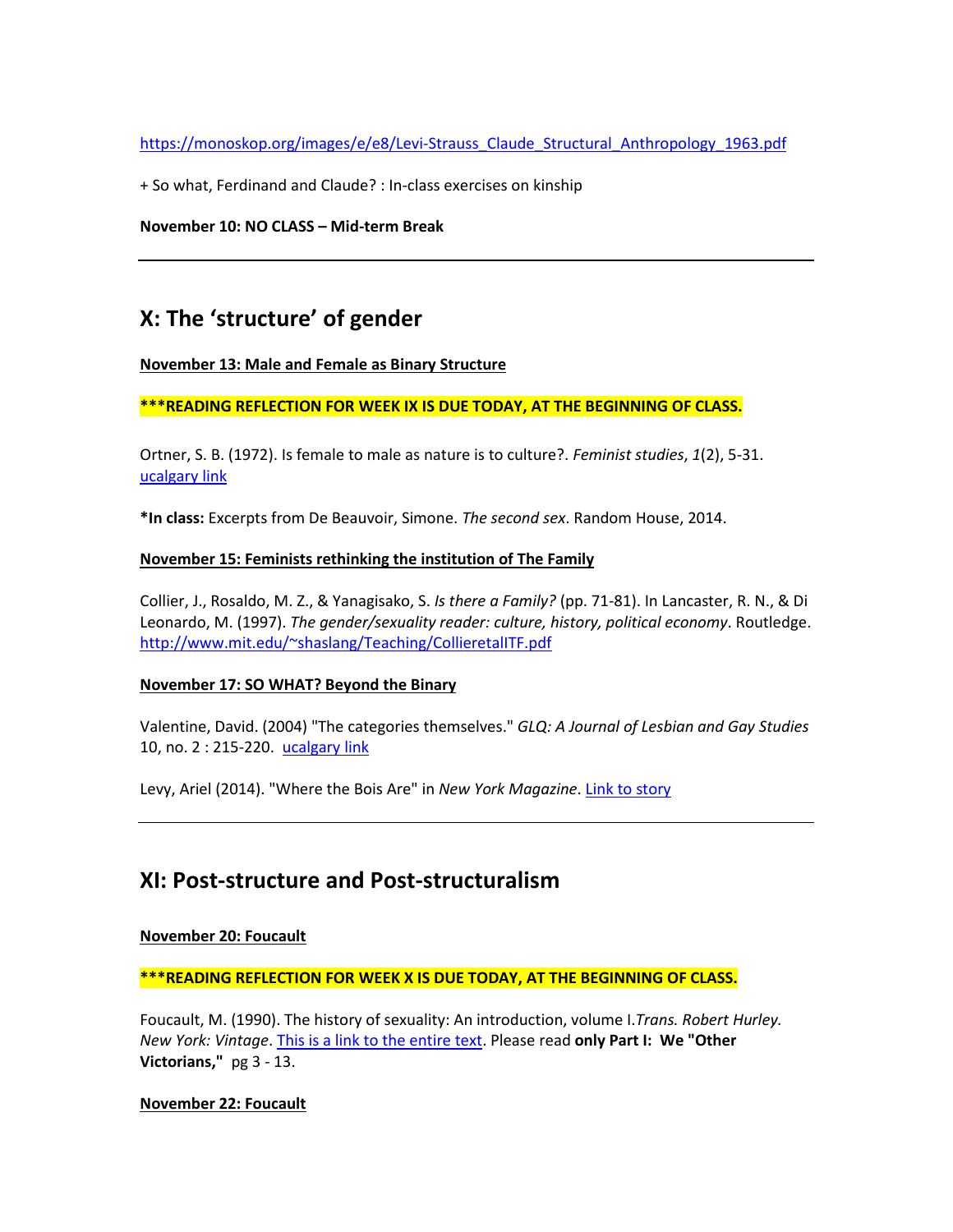Foucault, M. (1990). The history of sexuality: An introduction, volume I.*Trans. Robert Hurley. New York: Vintage*. [This is a link to the entire text.](https://suplaney.files.wordpress.com/2010/09/foucault-the-history-of-sexuality-volume-1.pdf) Please read **only Part III: Scientia sexualis**, pg 53 - 73.

#### **November 24: SO WHAT, Michel? The Performance of Gender**

Butler, Judith. (2011) *Bodies that matter: On the discursive limits of sex*. New York: Taylor & Francis. [Link to text](https://www2.warwick.ac.uk/fac/arts/english/currentstudents/pg/masters/modules/femlit/bodies-that-matter.pdf)

**\*In class:** *Paris is Burning* (1990) excerpts[. Link here.](https://www.youtube.com/watch?v=hedJer7I1vI)

# **Week XII: Beyond binaries: "Writing Culture" and Representation**

**November 27: Is ethnography truth?** 

**\*\*\*READING REFLECTION FOR WEEK XI IS DUE TODAY, AT THE BEGINNING OF CLASS.**

Clifford, J. (1986). Partial truths: In J. Clifford & GE Marcus (eds.), Writing culture: The poetics and politics of ethnography (pp. 65). <https://lcst3789.files.wordpress.com/2012/01/clifford-writing-culture.pdf>

#### **November 29: Is Male to Female as West is to East?**

Said, E. W. (1979). *Orientalism*. Vintage. Please read Chapter 1, Part 1: Knowing the Oriental, pp  $31 - 48.$ 

[https://sites.evergreen.edu/politicalshakespeares/wp](https://sites.evergreen.edu/politicalshakespeares/wp-content/uploads/sites/33/2014/12/Said_full.pdf)[content/uploads/sites/33/2014/12/Said\\_full.pdf](https://sites.evergreen.edu/politicalshakespeares/wp-content/uploads/sites/33/2014/12/Said_full.pdf)

#### **December 1: So what, Writing Culture?**

Abu-Lughod, L. (2002). Do Muslim women really need saving? Anthropological reflections on cultural relativism and its others. *American anthropologist*, *104*(3), 783-790[. Link to text here.](http://org.uib.no/smi/seminars/Pensum/Abu-Lughod.pdf)

Optional: Abu-Lughod, L. (1996). Writing against culture. <http://xcelab.net/rm/wp-content/uploads/2008/09/abu-lughod-writing-against-culture.pdf>

## **Week 13: The End of Theory?**

**December 4: Wrap-up**